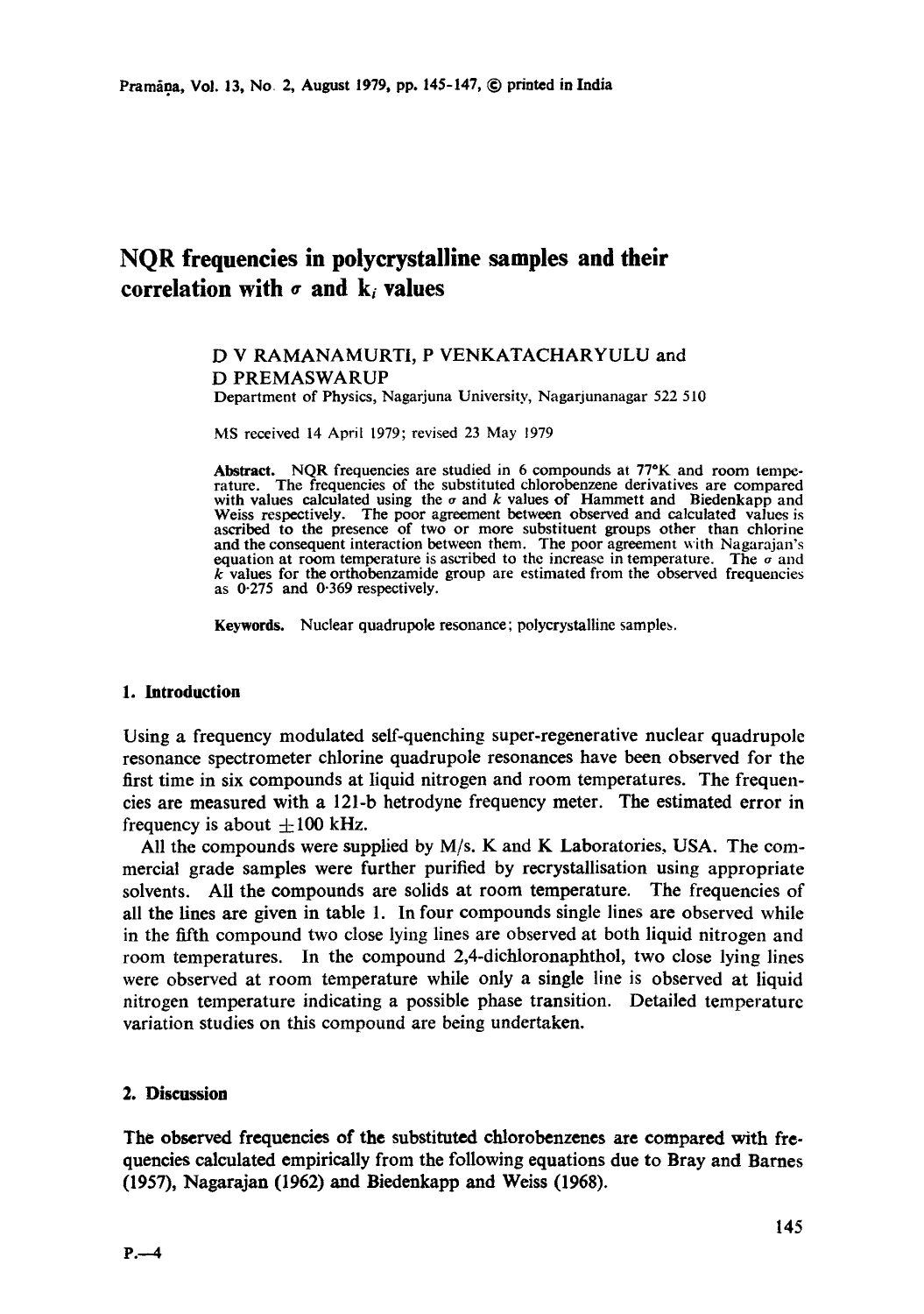|                                                                                        | Observed<br>frequencies (MHz) |              | Calculated frequencies (MHz) |                       |             |  |
|----------------------------------------------------------------------------------------|-------------------------------|--------------|------------------------------|-----------------------|-------------|--|
| Compound                                                                               |                               |              | $77^\circ k$                 |                       | Room        |  |
|                                                                                        | $303^\circ k$                 | $77^\circ k$ | $\sigma$                     | k                     | temperature |  |
| 2,6-dichlorobenzamide<br>$ClaCla(CONHa)$                                               | 34.42                         | $35 - 20$    |                              |                       | 33.804      |  |
|                                                                                        | 34.76                         | $35 - 78$    |                              |                       |             |  |
| 3,5-dichloronitrobenzene<br>$Cl_2C_6H_3(NO_2)$                                         | 36.04                         | 36.65        | 35.935                       | 36.263<br>$+0.128$    | 35.180      |  |
| 2,6-dinitro-chlorobenzene<br>$(NO2)2C6H3Cl$                                            | 38.14                         | 39.35        | 38.983                       | 38.887<br>$+0.174$    | 40.253      |  |
| 3-chloro 4-methoxyaniline<br>$NH2CH3Cl(OCH3)$                                          | 34.72                         | 35.46        | 34.773                       | 35.509<br>$\pm$ 0.174 | 31.590      |  |
| 2,4-dichloronaphthol<br>$C_6H_4C_4H(OH)Cl_2$<br>CI (2nd position)<br>Cl (4th position) | 34.69<br>34.58                | $35 - 23$    |                              |                       |             |  |
| 4.4'-dichloro diphenylsulfide<br>$ClC_{6}H_{4}(S)C_{6}H_{4}Cl$                         | 34.68                         | $35 - 41$    |                              |                       |             |  |

|  | Table 1. Observed and calculated frequencies of NQR lines. |  |  |  |  |
|--|------------------------------------------------------------|--|--|--|--|
|--|------------------------------------------------------------|--|--|--|--|

$$
\nu_{77\degree K} = 1.024 \text{ }\sigma + 34.826 \text{ MHz (Bray and Barnes 1957)} \tag{1}
$$

$$
v_{\text{room temp.}} = 1.704 \sigma + 33.335 \text{ MHz (Nagarajan 1962)}
$$
 (2)

$$
\nu_{77^{\circ}\mathbf{K}} = \nu_0 + \sum_i k_i \text{ (Biedenkapp and Weiss 1968)} \tag{3}
$$

 $\sigma_i$  is the Hammett's parameter while  $k_i$  is the parameter introduced by Biedenkapp. Numerical values of these are taken from the papers already cited. The calculated values of the frequencies are indicated in table 1. The agreement between observed and calculated values is not satisfactory either with  $\sigma$  values or with k values and this may be due to the presence of not less than two substituents other than chlorine in any of these compounds. The interaction between the substituent groups has been neglected in both the equations. The presence of  $NO<sub>2</sub>$  group may also be a factor for the poor agreement. The agreement between observed and calculated frequencies at room temperature is far more unsatisfactory. However Nagarajan's equation is only an approximate one since it is obtained on the basis of a comparatively fewer observations. Further the equations which should apply at a absolute zero from an ideal point of view become more and more approximate with increasing temperature.

As there is no  $\sigma$  or k value for the benzamide group (CONH<sub>2</sub>) in the ortho position, these are now estimated from the observed frequency (average over the doublet) in 2,6-dichlorobenzamide. The  $\sigma$ -and k values used in the estimation of frequencies are listed in table 2. The values for the benzamide group are indicated by a star.